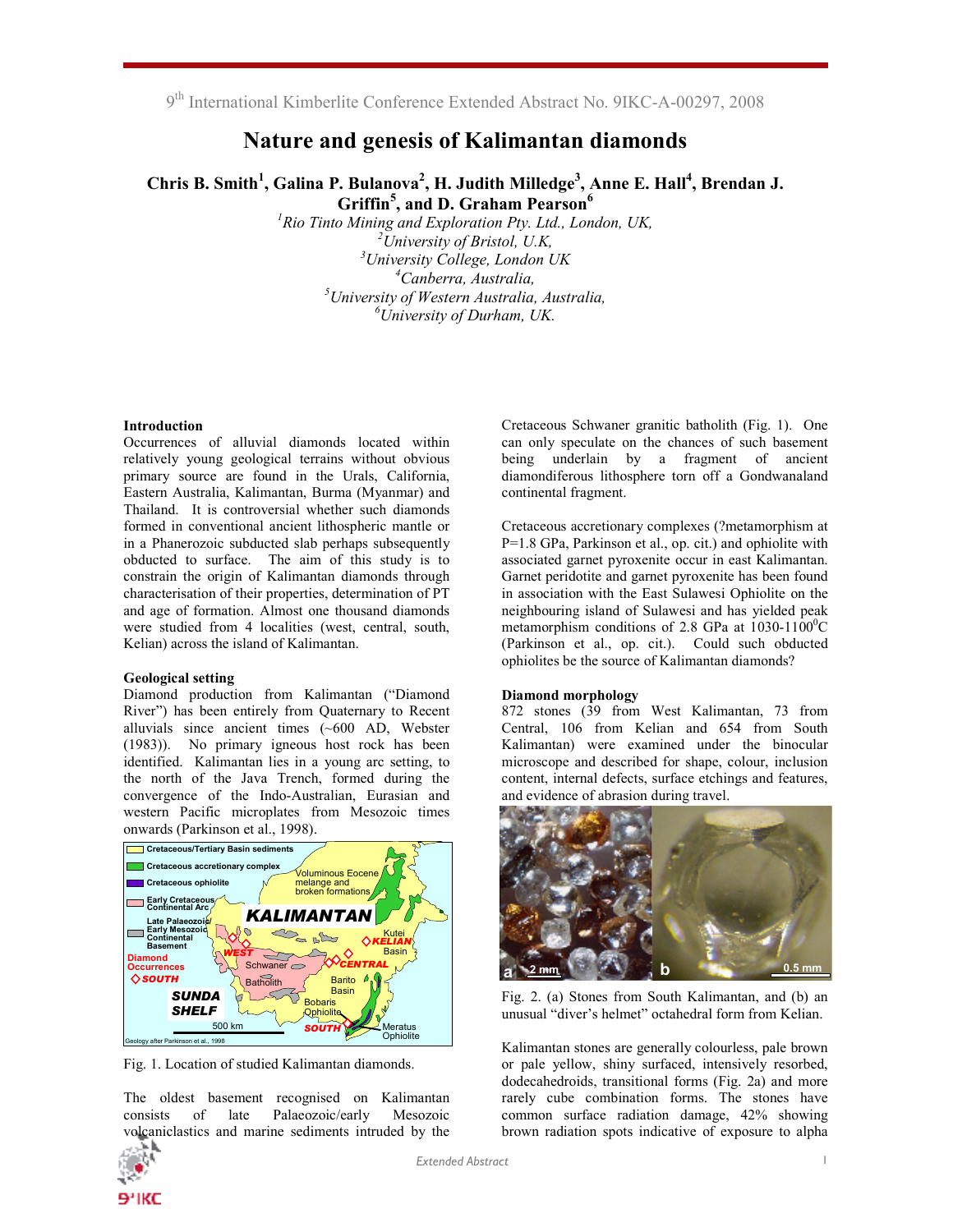particle damage and temperatures of at least 550-600°C (Vance et al., 1973), suggestive of deep burial probably in a sedimentary package. The stones are of high gem quality, although small in size, and there is a notable absence of broken crystals or cleaved forms, such as characterise primary kimberlite production or proximity to pipe source. Surprisingly, wear features such as rhombic cracks and fretted edges indicative of substantial abrasive transportation make up only 8% of the population, perhaps reflecting the smooth, rounded, less easily abraided shapes of the stones. Each region of Kalimantan yielded stones that were similar morphologically, the one exception being a somewhat larger, but still minor, proportion of unusual "diver's helmet" shapes at Kelian (Fig. 2b). The implication of the morphological study was that the stones had been transported from their primary source or sources, mixed, buried and recycled into the modern alluvials.

# Diamond internal structure and nitrogen aggregation

Thirty two diamonds were polished down to expose mineral inclusions and reveal their internal structure by cathodoluminescence (CL) imaging, and were investigated by FTIR to determine their nitrogen aggregation characteristics. 149 other stones were examined as whole crystals by CL and FTIR. 80% of the diamonds are homogeneous or have simple octahedral zonation and show high degrees of resorption and plastic deformation (Fig. 3a).



Fig. 3. (a) CL image of South Kalimantan diamond with simple octahedral growth zonation followed by resorption; (b) Kelian diamond showing a thin skin of Type Ib (orange CL) over Type Ia interior (blue CL).

A rare group of stones have amber colour and orange CL (Fig. 3b) reflecting a thin outer skin of type Ib diamond, possibly implying late skin growth just prior to crustal emplacement.

FTIR measurements showed a range of N aggegation characteristics from Type II through weakly aggregated IaA to well-aggregated type IaB. The strongly aggregated stones imply likely long term growth and/or high temperatures. As an illustration, diamond DK15 from South Kalimantan, dated at 3.1 Ga (see below), has N concentrations of 529-573 ppm and aggregation of 33-41% IaB – these values for DK15, using experimentally-determined time, temperature, and N aggregation relationships, imply temperatures of 1110-  $1117^{\circ}$ C which are quite typical for diamond formation



in the lithospheric mantle. DK15 carries olivine and orthopyroxene inclusions. Applying an average temperature of 1114°C for DK15 to the Al-in-opx barometer of Brey and Kohler (1990) would realise a pressure of 54.4 Gpa and locate the diamond on a 40mW/m2 geotherm typical of subcontinental cratonic lithosphere.

Combining the distinctive diamond morphologies with the CL and nitrogen abundance and aggregation characteristics, five main diamond populations can be recognised in Kalimantan (Table 1).

| Group Name                   | Characteristics                                                                                                    | Implications                                                                         |  |  |
|------------------------------|--------------------------------------------------------------------------------------------------------------------|--------------------------------------------------------------------------------------|--|--|
| Cube<br>combination<br>forms | Cube features, low N, low H,<br>low aggregration (II or IaA),<br>platelets absent                                  | Fast growth                                                                          |  |  |
| Amber type Ib                | Distinctive amber or strong<br>vellow natural colour; bright<br>orange CL caused by a thin<br>skin of type Ib      | Late<br>stage<br>growth<br>of<br>unaggregated,<br>single<br>substitional<br>nitrogen |  |  |
| <b>Browns</b>                | Brown colour, medium N,<br>strong aggregation (IaA,IaB;<br>occasional IaB); modest to<br>high platelet development | Long mantle<br>residence<br>and/or<br>high<br>temperature                            |  |  |
| Yellows                      | Yellow colour, high N but<br>moderate aggregation<br>(IaA>IaB); variable platelet<br>development                   | Moderate<br>mantle<br>residence time<br>and/or cooler<br>temperature<br>than browns  |  |  |
| Diver's<br>Helmets           | Distinctive<br>morphology;<br>otherwise similar to yellows                                                         |                                                                                      |  |  |

Table 1. Kalimantan diamond populations

All of these populations occur in every diamond region of Kalimantan, excepting the cube combination forms which make up about 5% of the Kelian and South Kalimantan populations but have not been seen in the Central or West Regions. The yellow and brown populations are the dominant types and relatively equal in abundance.

# Inclusions

Inclusions from the "Browns" population (Table 1) were analysed in situ by electron microprobe (Table 2). Inclusion parageneses are 60% peridotitic and 40% eclogitic. Peridotitic inclusions are represented by olivine, chromite, garnet, orthopyroxene and chromite, garnet, orthopyroxene and pentlandite. Olivines have Fo 92-93 and belong to the dunite-harzburgite paragenesis, with one at Fo 90 classified as lherzolitic.

Chromites have 65-66 wt.% Cr<sub>2</sub>O<sub>3</sub> and TiO<sub>2</sub> <1 wt. % typical of world wide diamond inclusion chromites derived from cratons.

Garnet inclusions are subcalcic high chrome harzburgite "G10s", with one mildly subcalcic, transitional between "G9" and "G10" (Fig. 4). This latter garnet coexists with olivine of lherzolitic affinity (Fo 90) in the same diamond. Eclogitic inclusions are represented by omphacite, rutile, kyanite and coesite. Coexisting chromite-olivine inclusions found within